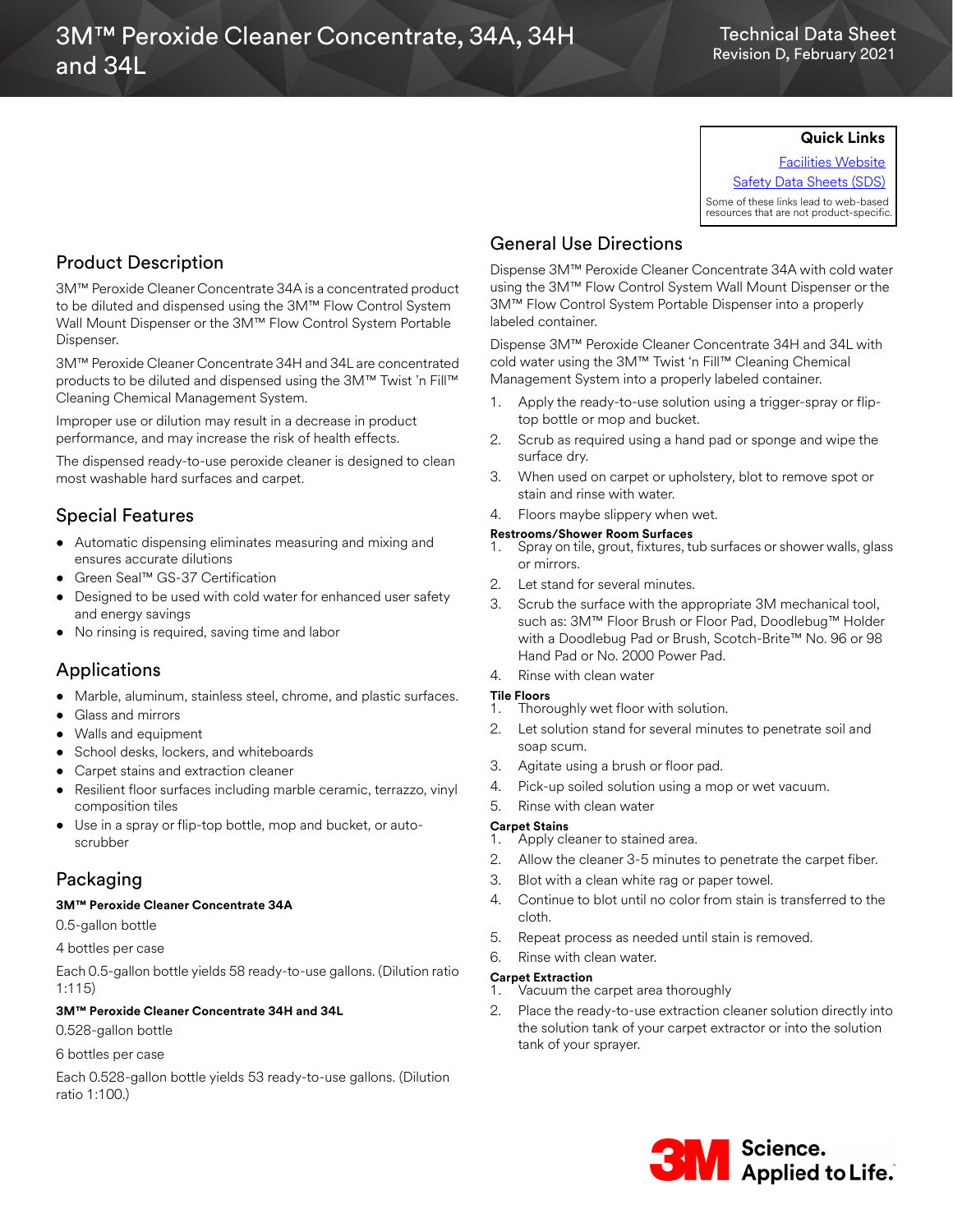#### **Pre-spray and extract method**

- 1. Fill the extractor with cold water only. 2. Apply the peroxide cleaner to the carpet area using a 3M™ All Purpose Sprayer (Model AP-1) or a bulk pressurized sprayer at a rate of ~50 ft, per diluted gallon.
- 3. Allow 1-3 minutes dwell time.
- 4. Provide agitation to heavily soiled areas using a brush or 3M™ Carpet Bonnet Pad (optional)
- 5. Extract the carpet using overlapping passes of the extraction wand.
- 6. Move the extractor slowly over the carpet, making two passes.
- 7. Dispense rinse water throughout the 1st pass.
- 8. On the 2nd pass, vacuum only do not apply additional water. **Extraction Method**
- Extract the carpet using overlapping passes of the extraction wand.
- 2. Move the extractor slowly over the carpet, making two passes.
- 3. Dispense the ready-to-use peroxide cleaner throughout the 1st pass.
- 4. On the 2nd pass, vacuum only do not reapply solution.
- **NOTE:** Test in an inconspicuous spot to assure color fastness of carpeting. Concentrated and improperly diluted product may discolor clothing, fabric, and carpet. Improper use or dilution may result in altered product performance and may increase the risk of health effects.

# **Personal Protective Equipment (PPE) Recommendation: Refer to SDS for specific PPE guidance.**

Ready-To-Use: When used as directed and diluted with a 3M™ chemical dispensing system: Eye or skin exposure not significant enough to require protection.

Waste Disposal Method: Dispose of contents/container in accordance with applicable local/regional/national/international regulations. Rinse empty container with water and recycle (No.2 HDPE).

## $(i)$  **IMPORTANT NOTE**

Refer to product Safety Data Sheet for specific physical properties, health hazard, first aid and precautionary information.

31-1530-0 (Concentrate)

31-1604-3 (RTU)

This product meets Green Seal™ Standard GS-37 based on effective performance, concentrated volume, minimized/recycled packaging, and protective limits on: VOCs and human & environmental toxicity. GreenSeal.org.